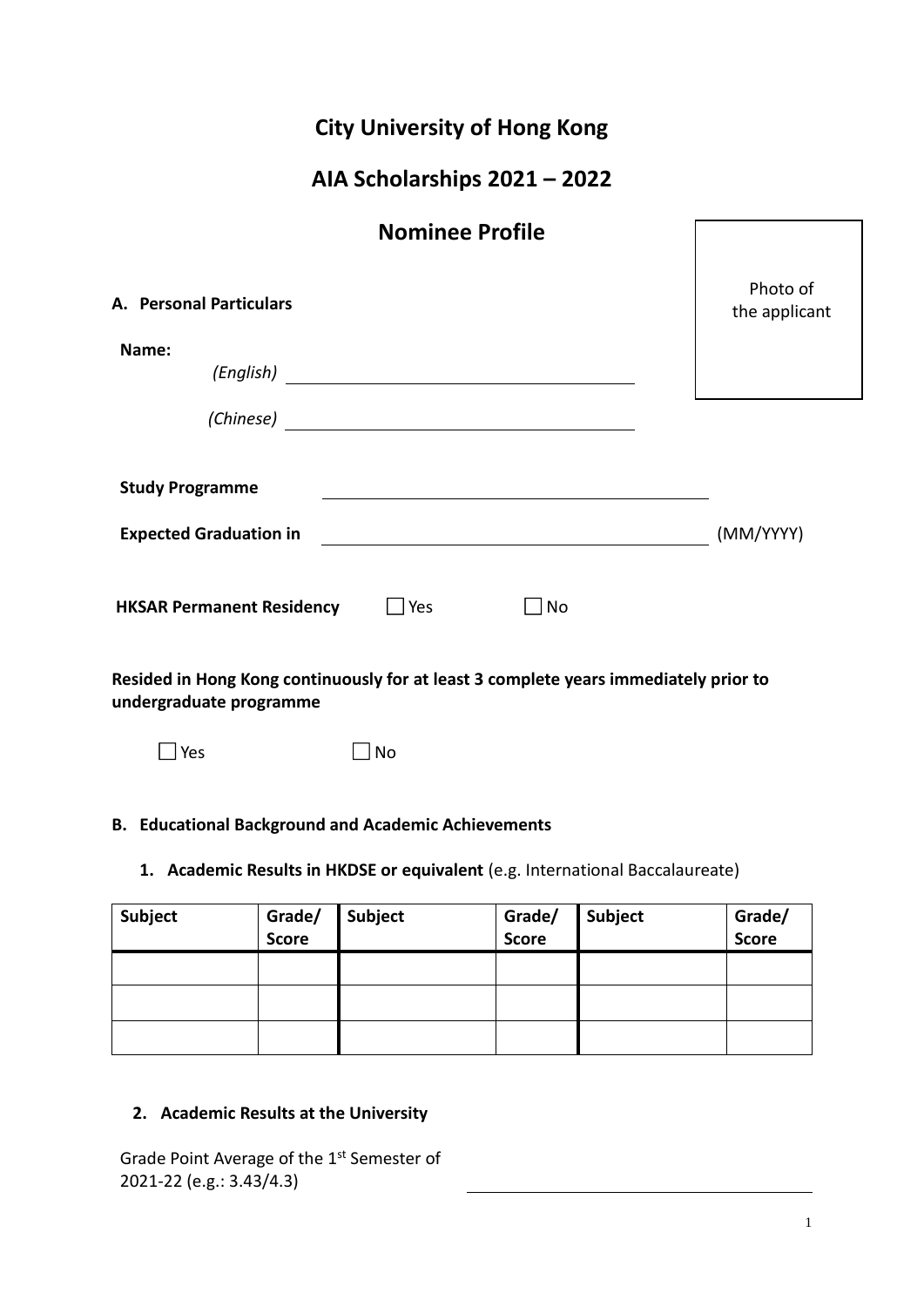# **C. Scholarships/ Awards/ Academic Distinctions Received in the recent 3 academic years**

|                | Academic<br>Year | <b>Name of the Award</b> | Amount<br>(HK\$) | Is it to support the<br><b>Tuition Fee of your</b><br>undergraduate<br>programme?<br>$(Y/N)^*$ |
|----------------|------------------|--------------------------|------------------|------------------------------------------------------------------------------------------------|
| C1             |                  |                          |                  |                                                                                                |
| C <sub>2</sub> |                  |                          |                  |                                                                                                |
| C <sub>3</sub> |                  |                          |                  |                                                                                                |
| C <sub>4</sub> |                  |                          |                  |                                                                                                |
| C <sub>5</sub> |                  |                          |                  |                                                                                                |
| C6             |                  |                          |                  |                                                                                                |

\* To be verified by University

# **D. Extra-curricular Activities participated in the recent 3 academic years**

|                | <b>Academic</b><br>Year | <b>Student Organisation/ Activities</b> | Post/ Contribution |
|----------------|-------------------------|-----------------------------------------|--------------------|
| D <sub>1</sub> |                         |                                         |                    |
| D <sub>2</sub> |                         |                                         |                    |
| D <sub>3</sub> |                         |                                         |                    |
| D <sub>4</sub> |                         |                                         |                    |
| D <sub>5</sub> |                         |                                         |                    |
| D <sub>6</sub> |                         |                                         |                    |

#### **E. Community Services/ Volunteer Work participated in the recent 3 academic years**

|                | <b>Academic</b><br>Year | Name of the<br>Organisation | <b>Description of Services</b><br>(may indicate the time committed) |
|----------------|-------------------------|-----------------------------|---------------------------------------------------------------------|
| e.g.           | 2017-18                 | Hong Kong Red Cross         | Helper at blood donation promotion event; 40 hours                  |
| E1             |                         |                             |                                                                     |
| E <sub>2</sub> |                         |                             |                                                                     |
| E <sub>3</sub> |                         |                             |                                                                     |
| E4             |                         |                             |                                                                     |
| E <sub>5</sub> |                         |                             |                                                                     |
| E6             |                         |                             |                                                                     |

#### **F. Financial Situation of Nominee**

- 1. Does the nominee have financial needs\*\* to pursue his/ her university education?  $\Box$  Yes (\*\*eligible for CSSA or equivalent)  $\Box$  No
- 2. For nominees without financial needs as indicated in F1, any additional information about his or her family for consideration by the review panel?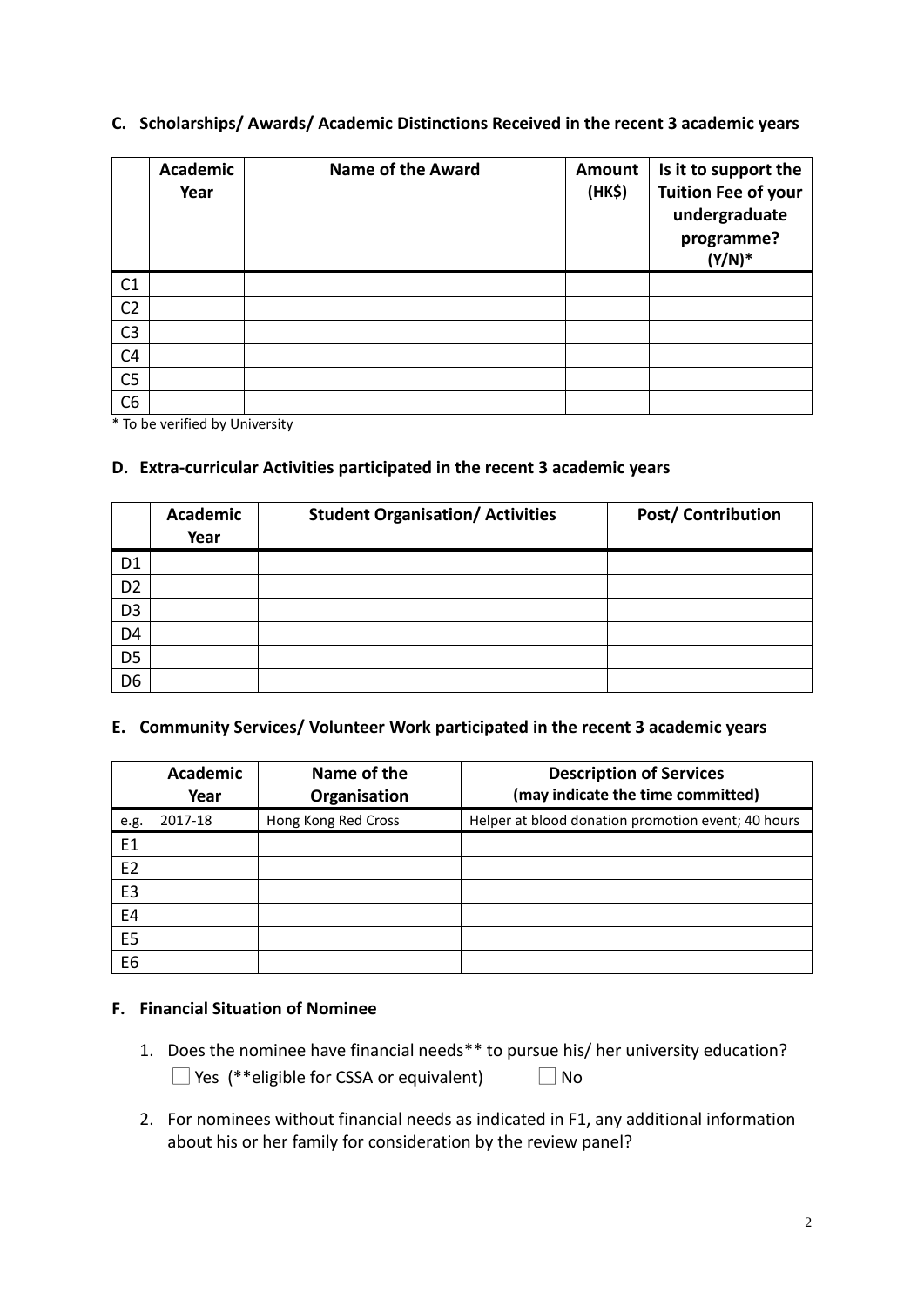# **G. Personal Statement**

Applicant shall submit an essay in English of 500 - 600 words on what he/she thinks would be valuable for the Scholarship Selection Committee to know about himself /herself. Applicant should refer to the following guided questions when preparing for the essay.

- What are your career aspirations?
- With what you are studying, how could you contribute to the betterment of our society?
- What have you learned by volunteering? If you do not have volunteering experience, please elaborate the reason.
- How will you use the AIA Scholarships if you are awarded?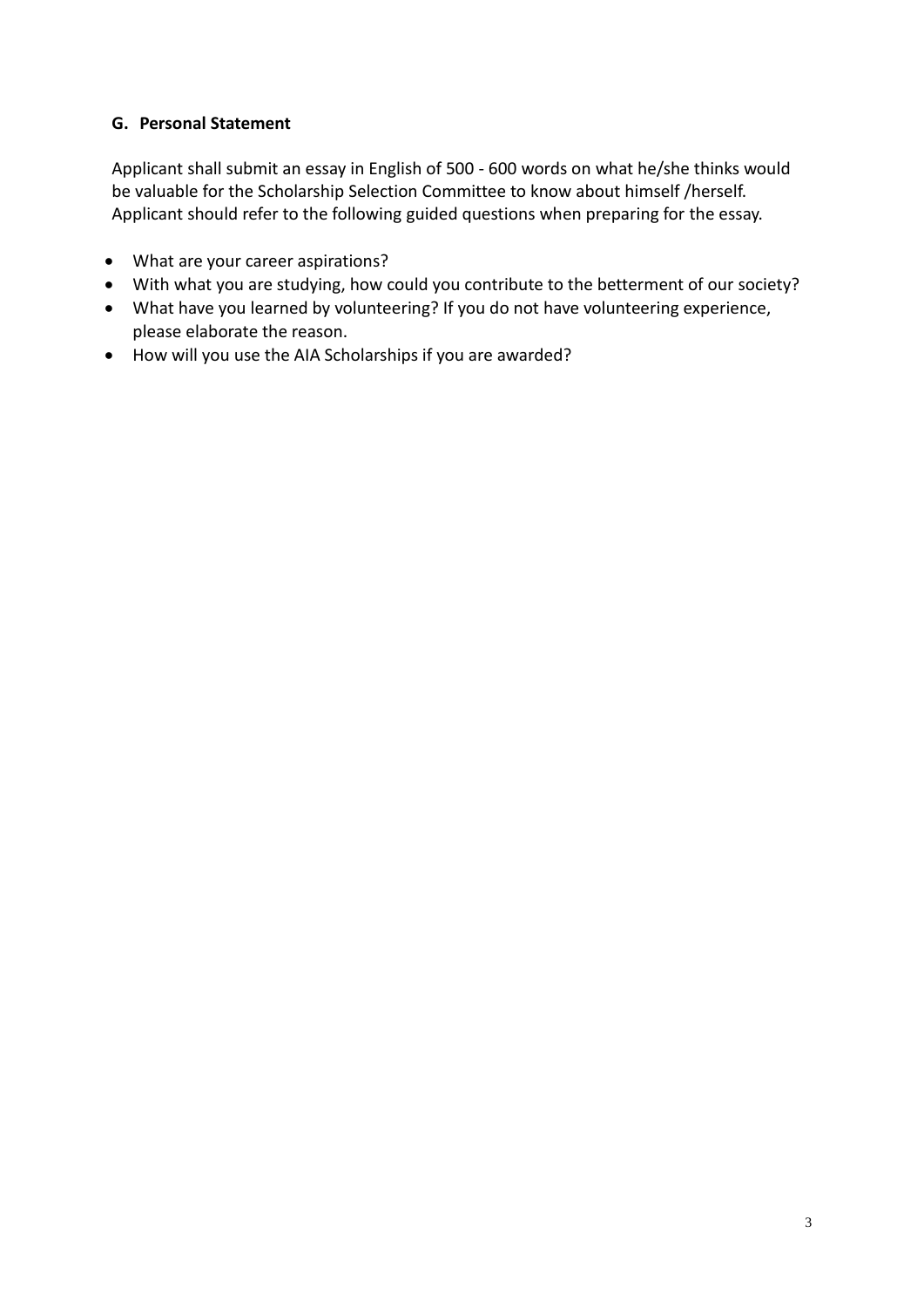#### **H. Student Details**

| Student No. <u>________________</u>                                                                                                |                                                           |
|------------------------------------------------------------------------------------------------------------------------------------|-----------------------------------------------------------|
| <b>Home Address</b>                                                                                                                | <u> 1989 - Johann Barnett, fransk politiker (d. 1989)</u> |
|                                                                                                                                    |                                                           |
|                                                                                                                                    | <b>Mobile</b>                                             |
| Email Address (University)                                                                                                         |                                                           |
| Email Address (Personal)                                                                                                           |                                                           |
| <b>Admission Channel</b> (Please put a " $\sqrt{n}$ in an appropriate circle.)<br>I.<br>◯ JUPAS (HKDSE)<br>Others (Please specify) |                                                           |

# **J. Educational Background and Academic Achievements**

#### **Secondary School Education**

| From $(MM/YY)$   TO $(MM/YY)$ | <b>Name of School Attended</b> | Form/ Grade |
|-------------------------------|--------------------------------|-------------|
|                               |                                |             |
|                               |                                |             |

# **K. Financial Situation of Applicant and Family**

| <b>Total Number of Family</b> | (including the applicant) |
|-------------------------------|---------------------------|
| Members:                      |                           |

# **(Please provide the information on ALL household members living together with you in Part 1-2)**

# **Part 1 – Income of Family Members**

| <b>Name</b> | Age | Relationship<br>with the<br>Applicant <sup>1</sup> | Occupation/<br>Employment<br>Status <sup>2</sup> | Monthly Income <sup>3</sup><br>(HK\$) |
|-------------|-----|----------------------------------------------------|--------------------------------------------------|---------------------------------------|
|             |     | Applicant                                          |                                                  |                                       |
|             |     | Father                                             |                                                  |                                       |
|             |     | Mother                                             |                                                  |                                       |
|             |     |                                                    |                                                  |                                       |
|             |     |                                                    | <b>Total Monthly</b><br>Income:                  |                                       |